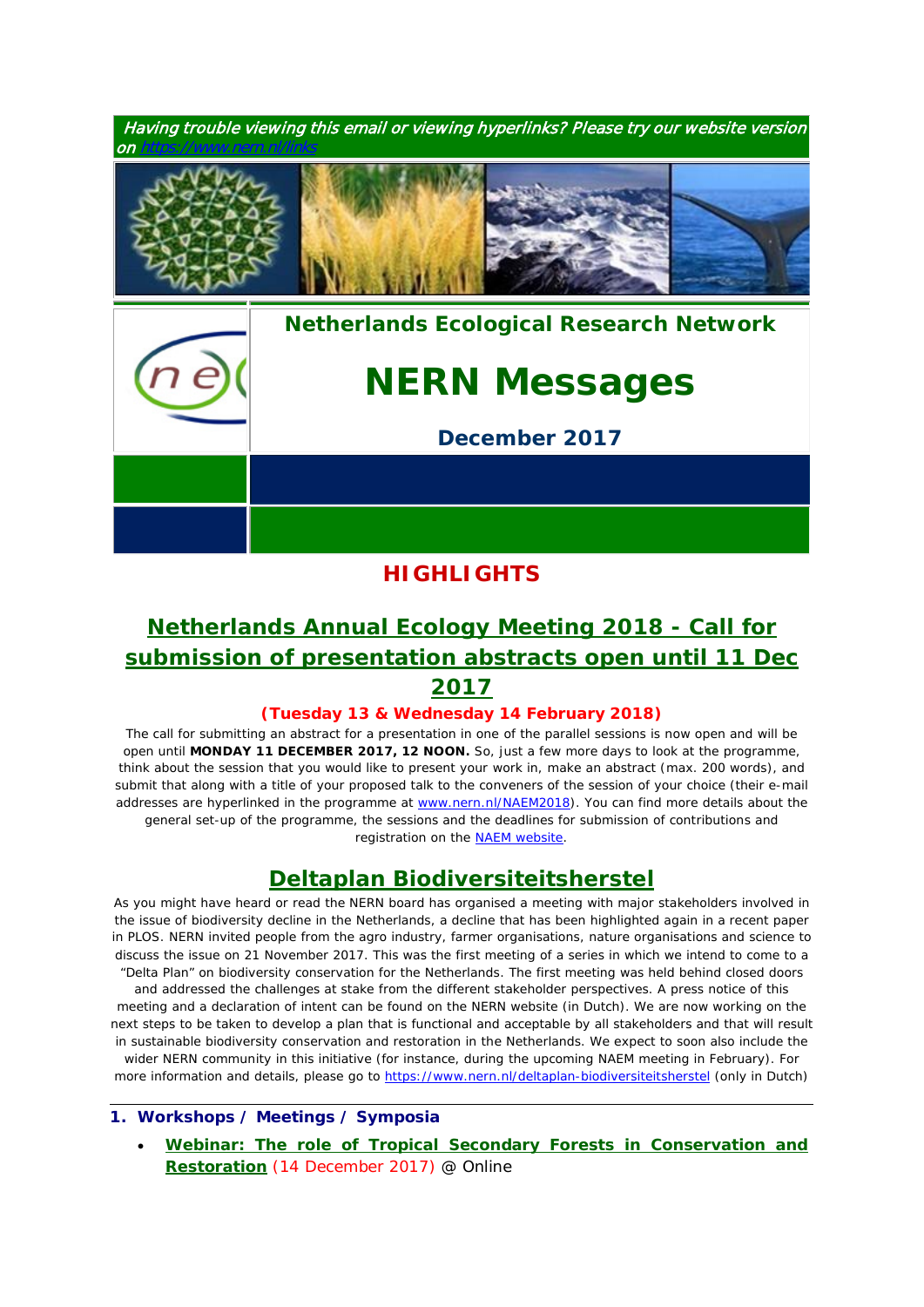- **[29ste Entomologendag](https://www.nern.nl/node/19275)** (15 December 2017) @ De Reehorst, Ede, the Netherlands.
- **[ECSA 57: Changing estuaries, coasts and shelf systems –](http://www.estuarinecoastalconference.com/) diverse threats [and opportunities](http://www.estuarinecoastalconference.com/)** (3-6 September 2018) @ Perth, Australia.

#### **2. Courses**

- **[Practical Bioinformatics for Biologists](http://www.rug.nl/research/ecology-and-evolution/phdcourses/practical-bioinformatics-for-biologists)** (8 January 3 February 2018) *Practical Bioinformatics for Biologists (PBfB) introduces students to use general computational tools to work more effectively on a daily basis. It pulls together a broad range of free powerful, and flexible tools that are applicable to geneticists, molecular biologists, ecologists, oceanographers, physiologists, and anyone interested or in need of bioinformatics in their research. It features practical use of bioinformatics techniques to solve real analysis problems.*
- **[Structural Equation Modelling](https://www.pe-rc.nl/SEM)** (22-26 January 2018) *While much of statistics focusses on associations between variables and making predictions, the aim of structural equation modelling is to establish causal relationships*  between variables. The focus will be on classical structural equation models with a small *number of (latent) variables, but we will also give an introduction to recent developments on methodology for high-dimensional data.*
- **Introduction to Zero Inflated Models with R | Frequentist and Bayesian [approaches](https://www.pe-rc.nl/glmm)** (29 January - 2 February 2018) *During the course several case studies are presented, in which the statistical theory for zero inflated models is integrated with applied analyses in a clear and understandable manner. Zero inflated models consist of two integrated GLMs and therefore we will start with a revision of GLM. Zero inflated GLMMs for nested data (repeated measurements, short time series, clustered data, etc.) are discussed in the second part of the course. We will focus on zero inflated count data, and zero inflated continuous data.*
- **[Geostatistics](https://www.pe-rc.nl/postgraduate-courses/geostatistics)** (5-9 February 2018) *Geostatistics is concerned with the analysis and modelling of spatial variability. It also addresses how quantified spatial variability can be used in optimal spatial interpolation and spatial stochastic simulation. Fields of application include hydrology, soil science, ecology, geology, agriculture, and forestry.*
- **[Survival Analysis](https://www.pe-rc.nl/survival-analysis)** (22-23 February 2018) *In this short course, the concept of survival analysis will be introduced and it will be shown how to*  apply the methods to biological data. Main topics are how to handle censored data, estimation of *Kaplan-Meier survivor curves, the Log-Rank test, and Cox' regression models for estimating and testing effects of covariates.*
- **[Course Practical Modelling for Biologists](https://www.nern.nl/sites/default/files/PMMB-flyer_2018.pdf)** (26 February 16 March 2018) *The course Practical Modelling for Biologists gives hands-on experience in modelling, focussing on simulation techniques, slightly rooted in marine systems but for a large part just general modelling topic (with a slight bias to ecology). It is open to MSc and PhD students who want to take their first steps into modelling.*

• **[Grasping Sustainability](http://www.sense.nl/courses/search/item/10844532/Grasping-Sustainability)** (12-16 March 2018) *This on-site course will enable you to think about the 'bigger picture', grasp sustainability and to apply concepts and approaches to your own research, in a collaborative learning environment, away from 'office'. To ensure that the content of the course is aligned to your own research, the content of the course will also be determined by the research topics of the participants.*

• **Pre-announcement: Aquatic Ecology | Robustness of aquatic ecosystems in the face of global change** (18-23 March 2018)

*In this 5-day course we will provide a multifaceted overview of the science on aquatic ecosystems in the Anthropocene and the means by which its robustness can be restored or*  even improved. The course will consist of a combination of lectures provided by a team of *international expert scientists, followed by plenary discussions. In addition, the participants will be working in small teams on specific group work projects. Registration and more information will become available within the next few weeks at [www.pe-rc.nl/postgraduate](http://www.pe-rc.nl/postgraduate-courses)[courses.](http://www.pe-rc.nl/postgraduate-courses)*

• **[Mathematical Models in Ecology and Evolution](http://www.rug.nl/research/ecology-and-evolution/phdcourses/mathematicalmodelsecologyevolution)** (19 March – 30 June 2018) *The aims of the course are to teach why mathematics is so useful in ecology and evolution, to acquire the ability to read and interpret equations, and to master the art of constructing and analyzing new models.*